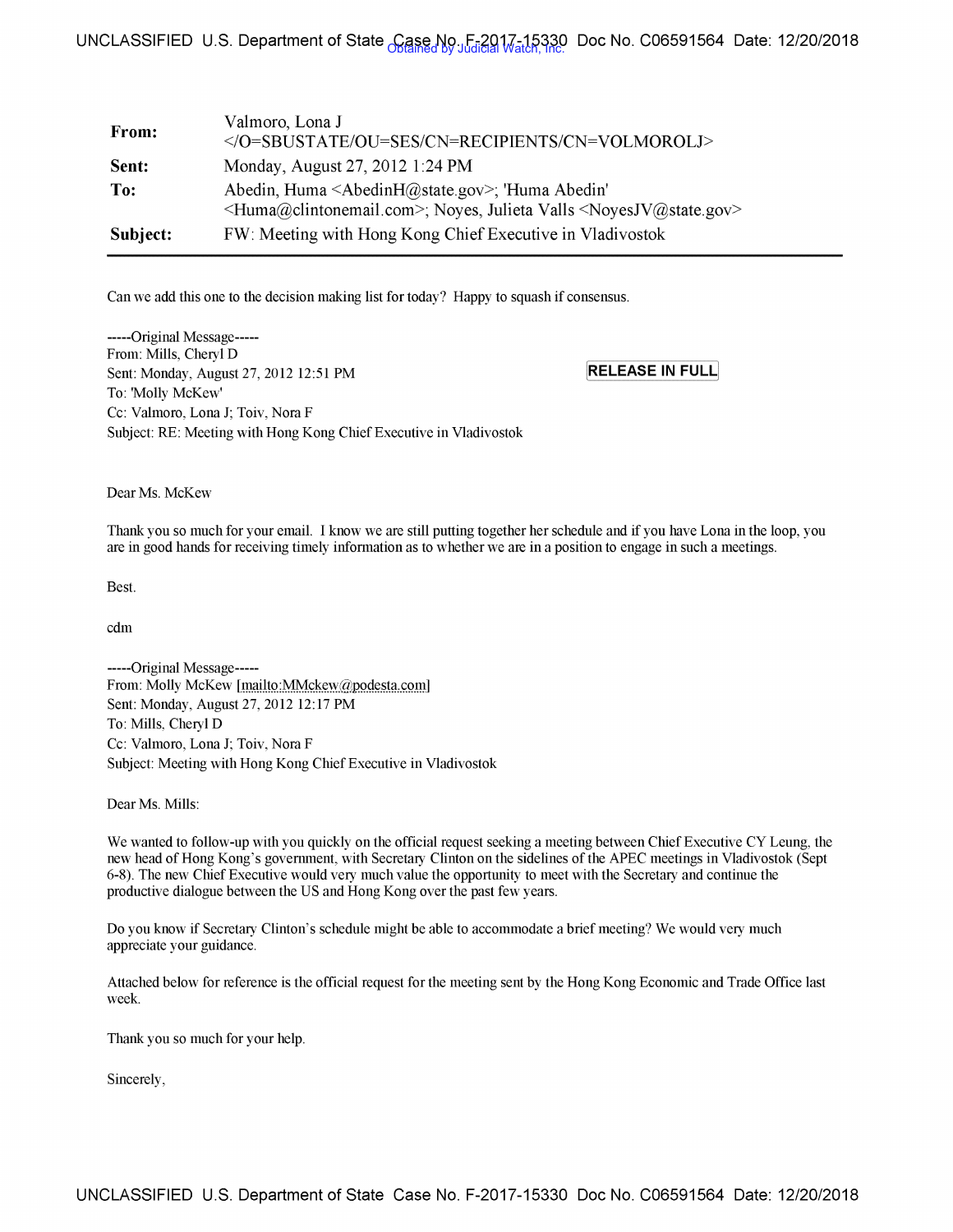Molly McKew

Begin forwarded message:

### Allen SL PANG/TID/HKSARG@TID

21/08/2012 00:12

To

 $d$ osapec $@$ state.gov<mailto: $d$ osapec $@$ state.gov>

cc

Donald TONG/W ASHINGTON/HKETO/HKSARG@HKETO  $lanningmr@state.gov$  <mailto: $lanningmr@state.gov$ Subject

The 20th APEC Economic Leaders' Meeting: Request for Bilateral Meeting from Hong Kong, China

Dear US APEC Colleagues,

Mr CY Leung, Chief Executive of the Hong Kong Special Administrative Region, will attend the 20th APEC Economic Leaders' Meeting (AELM) in Vladivostok, Russia, on 8 September. He would like to invite Secretary Hillary Rodham Clinton to have a bilateral meeting of about 30 minutes at the margins of AELM to discuss issues of mutual concern.

The proposed bilateral meeting will provide a good opportunity for both sides to forge closer ties. We would like to propose the bilateral meetings to be held in the afternoon on 6 September (Thursday) 2012, or any time convenient to both sides. Please feel free to contact me by email or by phone ((852) 2398 5690) if you require further information.

This request is copied to Mr. Donald Tong, Hong Kong Commissioner for Economic and Trade Affairs, USA who is responsible for fostering trade and economic relations with the US, and Mr. Mark Lanning of the US Consulate General, Hong Kong for their information and necessary follow up please.

I look forward to hearing from you.

Regards,

Allen PANG APEC Liaison Office Hong Kong, China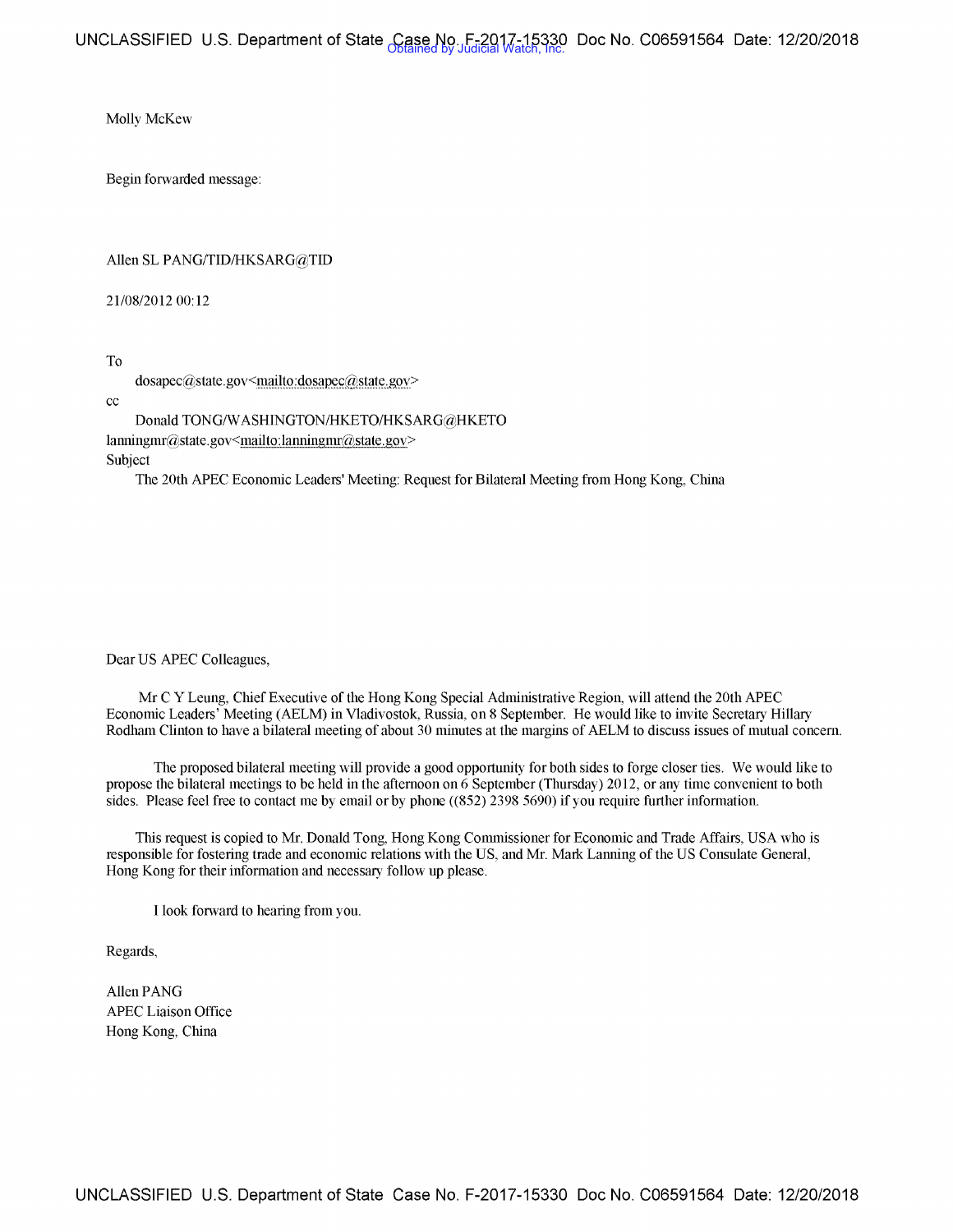UNCLASSIFIED U.S. Department of State Case No. F-2017-15330 Doc No. C06591564 Date: 12/20/2018 <br>Obtained by Judicial Watch, Inc.

Molly McKew I International Specialist

Podesta Group | 1001 G Street, NW Suite 1000 West, Washington, DC 20001

202.448.5228 (d) | 202.560.4824 (c) | MMckew@podesta.com<mailto:MMckew@podesta.com> | www.podestagroup.com<http://www.podestagroup.com>

PLEASE NOTE NEW ADDRESS

The infomiation contained in this transmission is attorney privileged and/or confidential information intended for the use of the individual or entity named above. If the reader of this message is not the intended recipient, you are hereby notified that any dissemination, distribution or copying of this communication is strictly prohibited.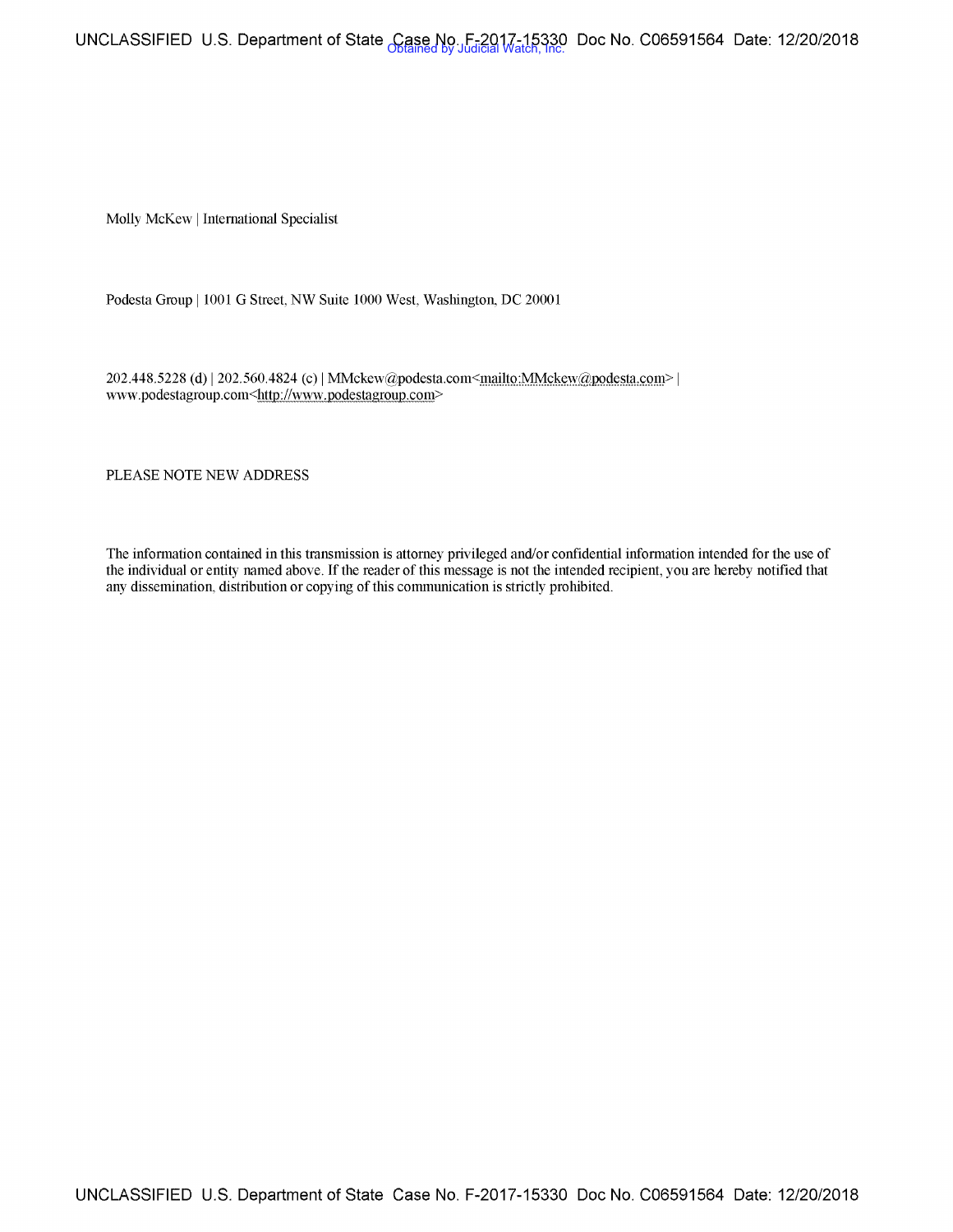## Obtained by Judicial Watch, Inc. UNCLASSIFIED U.S. Department of State Case No. F-2017-15330 Doc No. C06591567 Date: 12/20/2018

| From:    | Valmoro, Lona J<br>                                                                      |
|----------|------------------------------------------------------------------------------------------|
| Sent:    | Friday, August 31, 2012 8:22 PM                                                          |
| To:      | Noves, Julieta Valls $\langle\text{NoyesJV}\rangle$ as $\langle\text{Qstate.gov}\rangle$ |
| Subject: | RE: Meeting with Hong Kong Chief Executive in Vladivostok                                |

Not yet!

### **[RELEASE IN** FULLj

-----Original Message----- From: Noyes, Julieta Valls Sent: Friday, August 31, 2012 8:22 **PM**  To: Valmoro, Lona J Subject: Re: Meeting with Hong Kong Chief Executive in Vladivostok

I don't have anything yet from Vlad and Huma hasn't authorized yet to me, unless you have more recent info?

----- Original Message ----- From: Valmoro, Lona J Sent: Friday, August 31, 2012 08:08 PM To: Noyes, Julieta Valls Subject: FW: Meeting with Hong Kong Chief Executive in Vladivostok

Do you think we can officially confirm the photo op please?

-----Original Message----- From: Molly McKew [mailto:MMckew@podesta.com] Sent: Friday, August 31, 2012 3:59 PM To: Valmoro, Lona J Cc: Mills, Cheryl D; Toiv, Nora F; Matt Baker Subject: Re: Meeting with Hong Kong Chief Executive in Vladivostok

Dear Lona, dear all --

Just wanted to pass along that the Chief Executive is happy to meet on the 7/8 of September (I think they originally suggested the 6th before realizing the Secretary does not arrive until later).

Thanks again for your help with this. (I am cc-ing my colleague Matt as I will be out of the office after today)

Best,

Molly

On Aug 28, 2012, at 1:11 PM, Valmoro, Lona J wrote:

Molly, we are still ironing out her schedule for APEC -- our team has your request and I hope to have an answer in the next 24 hours. Feel free to check back in with me as well.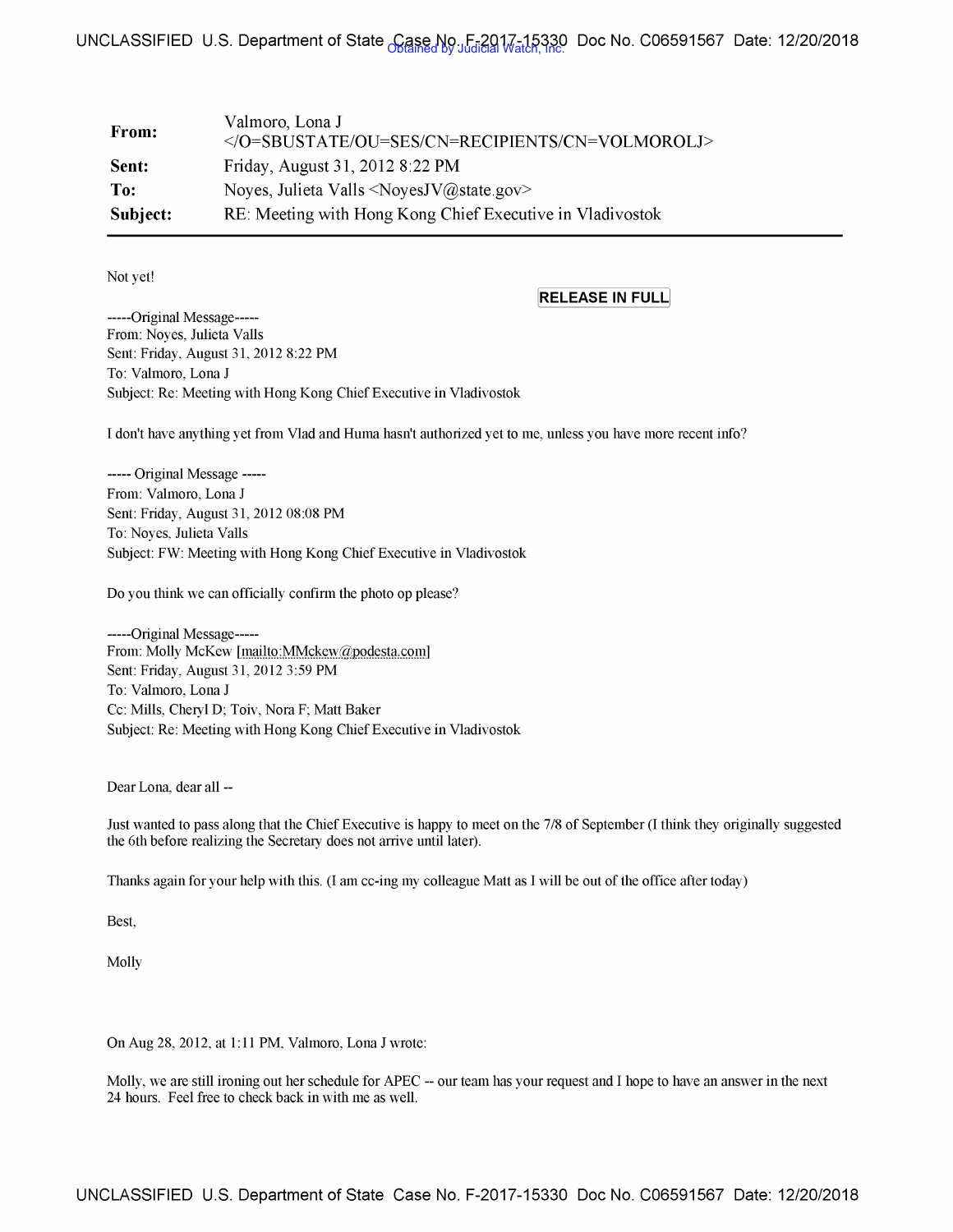### Best, Lona

-----Original Message----- From: Mills, Cheryl D Sent: Monday, August 27, 2012 12:51 PM To: 'Molly McKew' Cc: Valmoro, Lona J; Toiv, Nora F Subject: RE: Meeting with Hong Kong Chief Executive in Vladivostok

Dear Ms. McKew

Thank you so much for your email. I know we are still putting together her schedule and if you have Lona in the loop, you are in good hands for receiving timely information as to whether we are in a position to engage in such a meetings.

Best.

cdm

-----Original Message----- From: Molly McKew [mailto:MMckew@podesta.com] Sent: Monday, August 27, 2012 12:17 PM To: Mills, Cheryl D Cc: Valmoro, Lona J; Toiv, Nora F Subject: Meeting with Hong Kong Chief Executive in Vladivostok

Dear Ms. Mills:

We wanted to follow-up with you quickly on the official request seeking a meeting between Chief Executive CY Leung, the new head of Hong Kong's government, with Secretary Clinton on the sidelines of the APEC meetings in Vladivostok ( Sept 6-8). The new Chief Executive would very much value the opportunity to meet with the Secretary and continue the productive dialogue between the US and Hong Kong over the past few years.

Do you know if Secretary Clinton's schedule might be able to accommodate a brief meeting? We would very much appreciate your guidance.

Attached below for reference is the official request for the meeting sent by the Hong Kong Economic and Trade Office last week.

Thank you so much for your help.

Sincerely,

Molly McKew

Begin forwarded message:

Allen SL PANG/fID/HKSARG@TID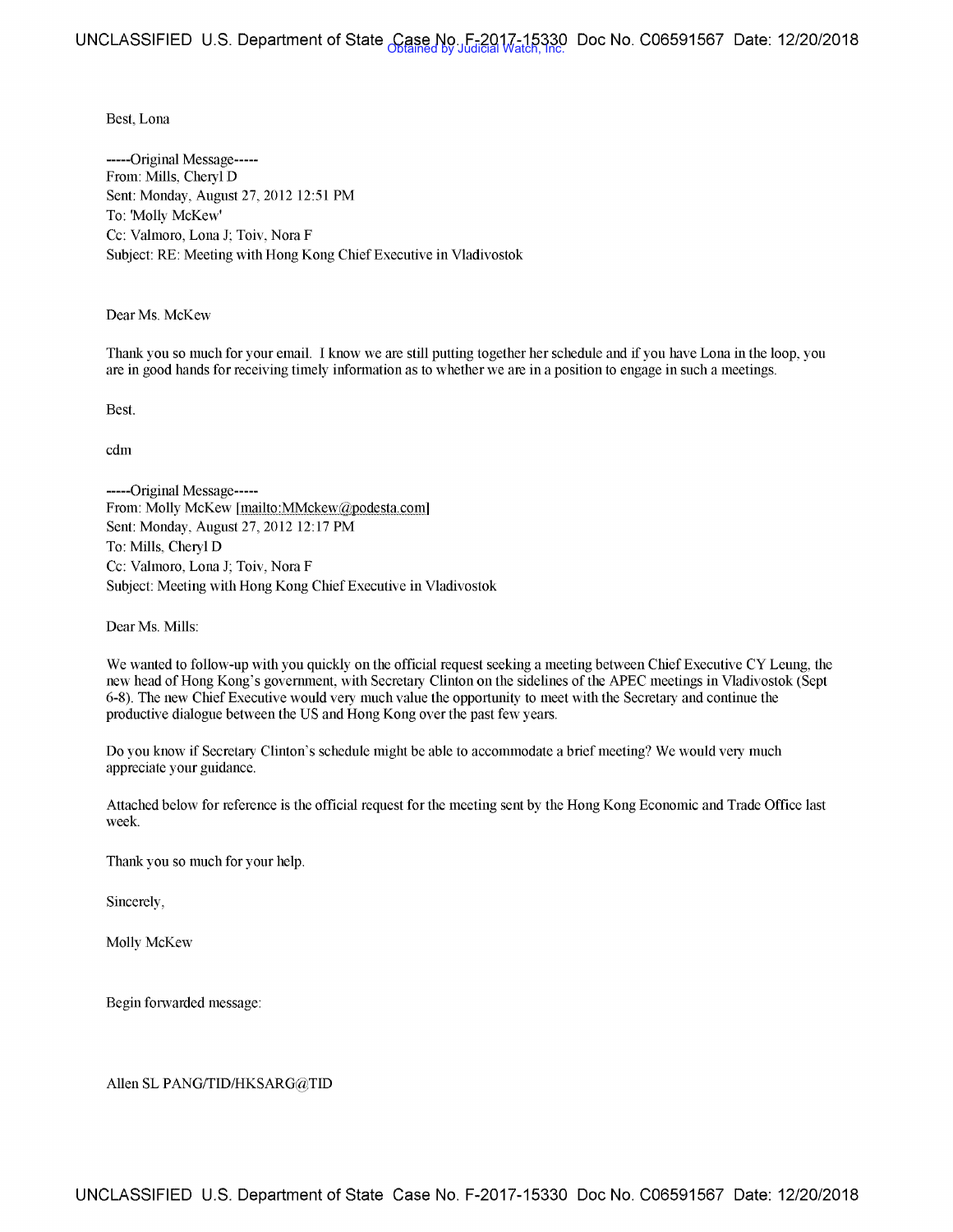21/08/2012 00:12

To

dosapec@state.gov<mailto:dosapec@state.gov>

cc

Donald TONG/W ASHINGTON/HKETO/HKSARG@HKETO  $lanningmr@state.gov~mailto: lanningmr@state.gov~$ Subject

The 20th APEC Economic Leaders' Meeting: Request for Bilateral Meeting from Hong Kong, China

Dear US APEC Colleagues,

Mr C Y Leung, Chief Executive of the Hong Kong Special Administrative Region, will attend the 20th APEC Economic Leaders' Meeting (AELM) in Vladivostok, Russia, on 8 September. He would like to invite Secretary Hillary Rodham Clinton to have a bilateral meeting of about 30 minutes at the margins of AELM to discuss issues of mutual concern.

The proposed bilateral meeting will provide a good opportunity for both sides to forge closer ties. We would like to propose the bilateral meetings to be held in the afternoon on 6 September (Thursday) 2012, or any time convenient to both sides. Please feel free to contact me by email or by phone ((852) 2398 5690) if you require further information.

This request is copied to Mr. Donald Tong, Hong Kong Commissioner for Economic and Trade Affairs, USA who is responsible for fostering trade and economic relations with the US, and Mr. Mark Lanning of the US Consulate General, Hong Kong for their information and necessary follow up please.

I look forward to hearing from you.

Regards,

Allen PANG APEC Liaison Office Hong Kong, China

Molly McKew I International Specialist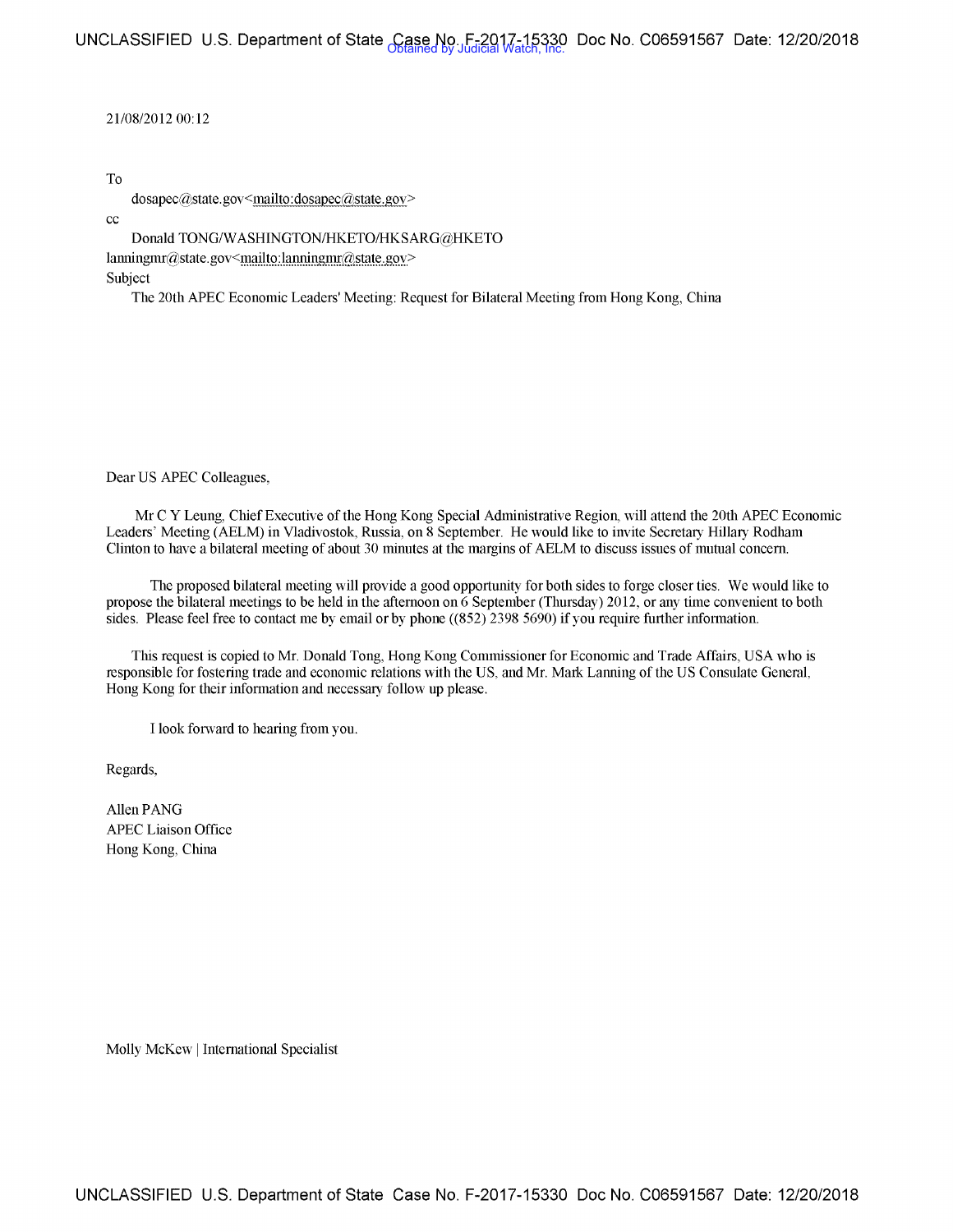# UNCLASSIFIED U.S. Department of State Case No. F-2017-15330 Doc No. C06591567 Date: 12/20/2018 <br>Obtained by Judicial Watch, Inc.

Podesta Group | 1001 G Street, NW Suite 1000 West, Washington, DC 20001

202.448.5228 (d) | 202.560.4824 (c) | MMckew@podesta.com<mailto:MMckew@podesta.com> | www.podestagroup.com<http://www.podestagroup.com>

PLEASE NOTE NEW ADDRESS

The information contained in this transmission is attorney privileged and/or confidential information intended for the use of the individual or entity named above. If the reader of this message is not the intended recipient, you are hereby notified that any dissemination, distribution or copying of this communication is strictly prohibited.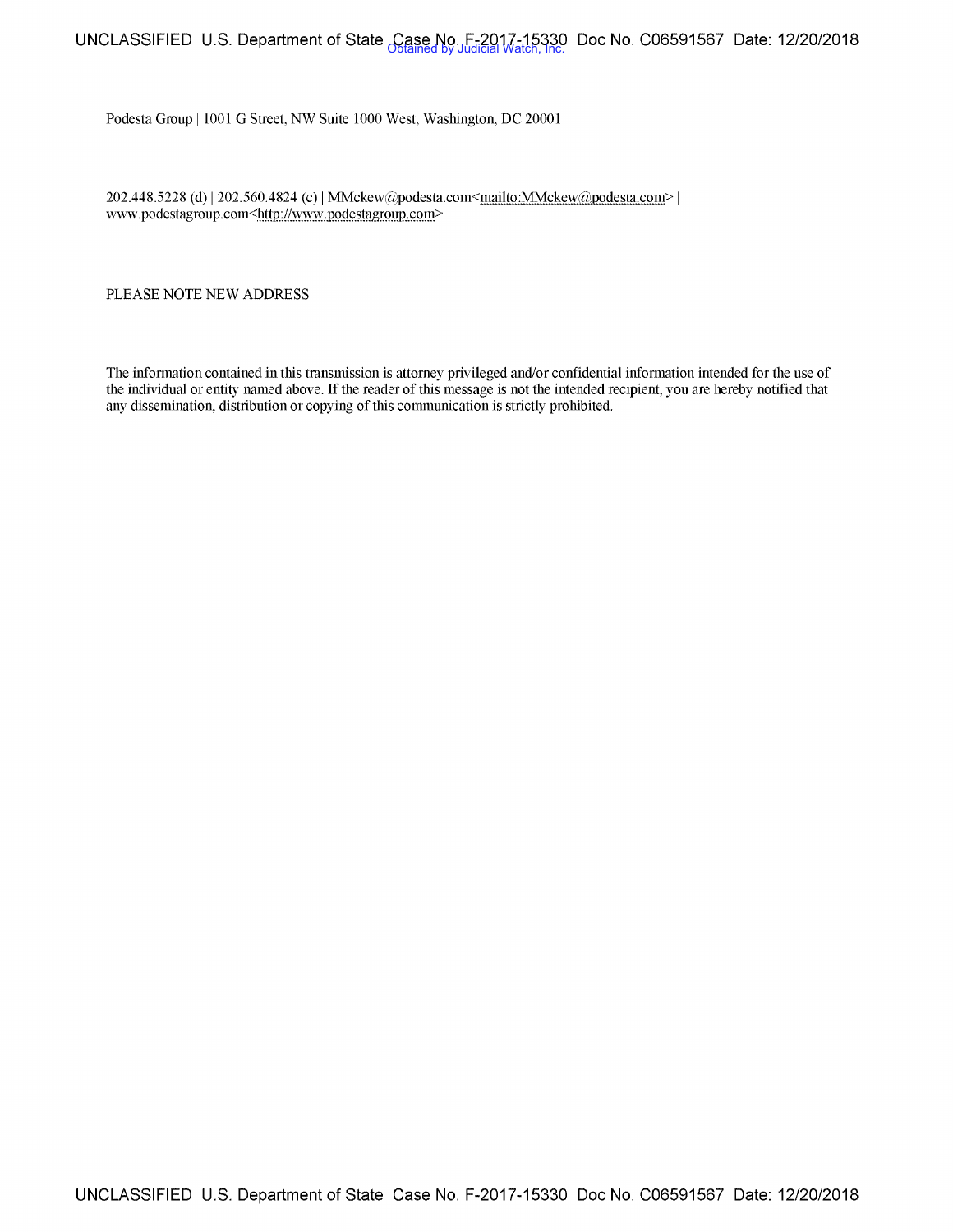# UNCLASSIFIED U.S. Department of State Case No. F-2017-15330 Doc No. C06591618 Date: 12/20/2018 <br>روابط المنطقين للمنطقين للمنطقين للمنطقين للمنطقين للمنطقين للمنطقين للمنطقين للمنطقين للمنطقين للمنطقين للمنط

| From:    | Valmoro, Lona J<br>                                              |
|----------|------------------------------------------------------------------|
| Sent:    | Friday, September 7, 2012 3:42 PM                                |
| To:      | L. Valmoro $\triangleleft$ valmoro $\angle$ (a) vahoo com $\geq$ |
| Subject: | FW: Meeting with Hong Kong Chief Executive in Vladivostok        |

### **[RELEASE IN FULL]**

-----Original Message----- From: Ben Chang [mailto:bchang@podesta.com] Sent: Friday, September 07, 2012 3:38 PM To: Valmoro, Lona J Subject: RE: Meeting with Hong Kong Chief Executive in Vladivostok

Lona,

Just to let you know they also sent up the request via EAP at Main State. I think the sun may be rising soon in Vladivostok, so I don't know if this is OBE, but wanted to let you know -

Thanks, Ben

-----Original Message----- From: Ben Chang Sent: Wednesday, September 05, 2012 9:50 PM To: 'ValmoroLJ@state.gov'; 'MillsCD@state.gov'; 'ToivNF@state.gov' Subject: Re: Meeting with Hong Kong Chief Executive in Vladivostok

Just to follow-up, we are assured by the Hong Kong government that they have submitted a request to their State counterparts in Vladivostok. I'll update you if there are any changes on their end.

Thanks again, Ben

----- Original Message ----- From: Valmoro, Lona J [mailto:ValmoroLJ@state.gov] Sent: Wednesday, September 05, 2012 07:07 PM To: Ben Chang; Mills, Cheryl D <MillsCD@state.gov>; Toiv, Nora F <ToivNF@state.gov> Subject: Re: Meeting with Hong Kong Chief Executive in Vladivostok

Ben, I am not sure if we can accomodate -- has he made the request through the official channels as well?

----- Original Message ----- From: Ben Chang [mailto:bchang@podesta.com] Sent: Wednesday, September 05, 2012 07:04 PM To: Valmoro, Lona J; Mills, Cheryl D; 'toivfn@state.gov' <toivfn@state.gov> Subject: Re: Meeting with Hong Kong Chief Executive in Vladivostok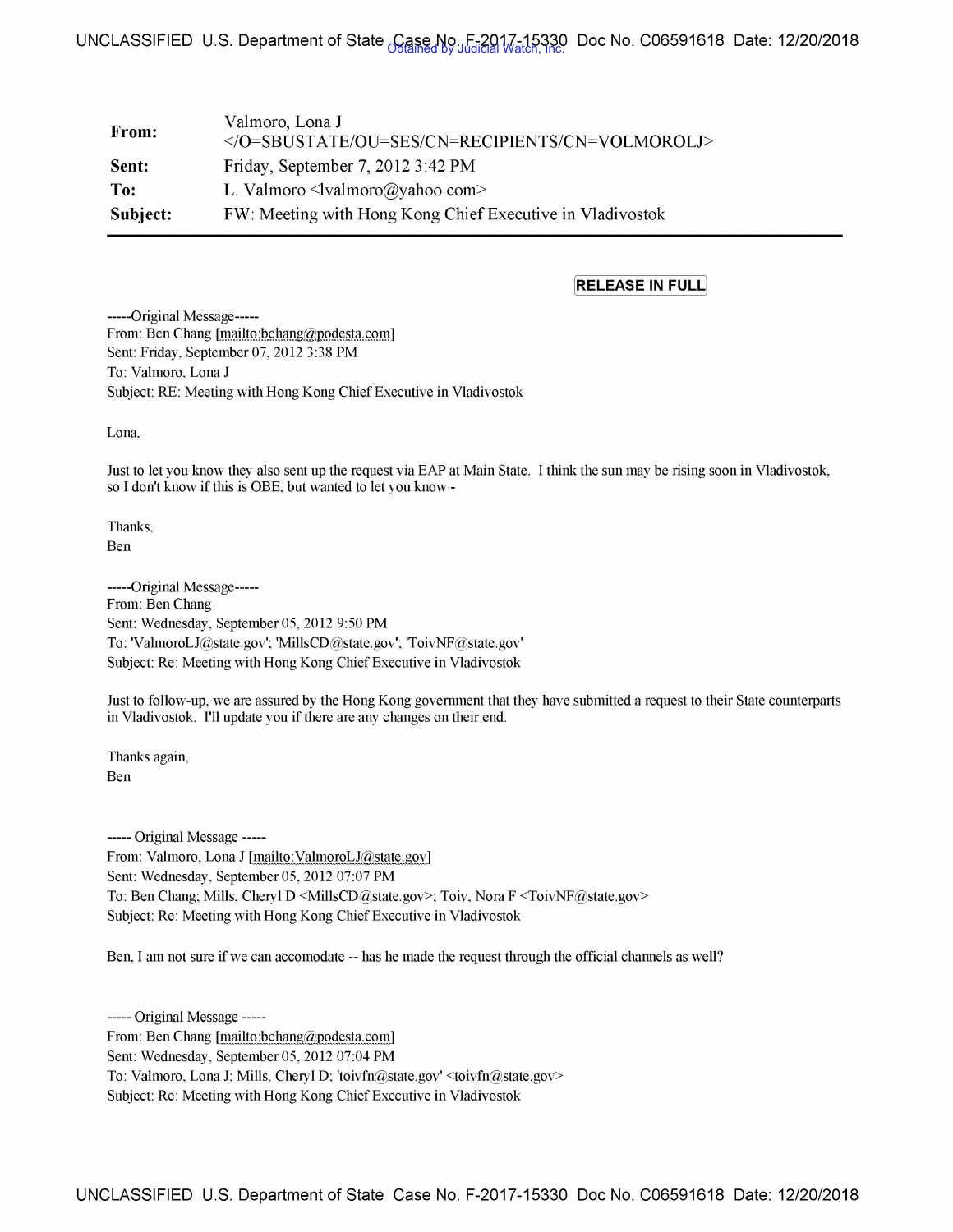Cheryl, Lona, Nora,

I hope this finds you doing well. I apologize for any surprise - a lot has happened on my end over the last few months, including my having just started at the Podesta Group.

As such, I am stepping into this email chain for Molly, who left Podesta.

The Chief Executive is now not able to attend APEC, and the Financial Secretary, John Tsang, will be traveling in his place as delegation head. I am writing to see if the meeting could now take place between the Secretary and Mr. Tsang.

We will await your word. And I hope we have the chance to catch-up more soon -

Best, Ben

-----Original Message----- From: Molly McKew Sent: Saturday, September 01, 2012 5:46 PM To: Valmoro, Lona J Cc: Cheryl Mills; Nora F Toiv; Matt Baker Subject: Re: Meeting with Hong Kong Chief Executive in Vladivostok

Fantastic! Thanks so much for all your help.

On Sep 1, 2012, at 4:06 PM, Valmoro, Lona J wrote:

Molly and Matt, the brief meeting has been approved. Your folks may hear about exact tinring before I do but wanted to let you know they will have an opportunity to see each other.

----- Original Message ----- From: Valmoro, Lona J Sent: Saturday, September 01, 2012 06:26 AM To: 'MMckew@podesta.com' <MMckew@podesta.com> Cc: Mills, Cheryl D; Toiv, Nora F; 'mbaker@podesta.com' <mbaker@podesta.com> Subject: Re: Meeting with Hong Kong Chief Executive in Vladivostok

Molly, I am sorry for not having a defaritive answer but this meeting still looks good for Russia, albeit briefly.

----- Original Message ----- From: Molly McKew [mailto:MMckew@podesta.com] Sent: Friday, August 31, 2012 03:58 PM To: Valmoro, Lona J Cc: Mills, Cheryl D; Toiv, Nora F; Matt Baker <mbaker@podesta.com> Subject: Re: Meeting with Hong Kong Chief Executive in Vladivostok

Dear Lona, dear all --

Just wanted to pass along that the Chief Executive is happy to meet on the 7 /8 of September (I think they originally suggested the 6th before realizing the Secretary does not arrive until later).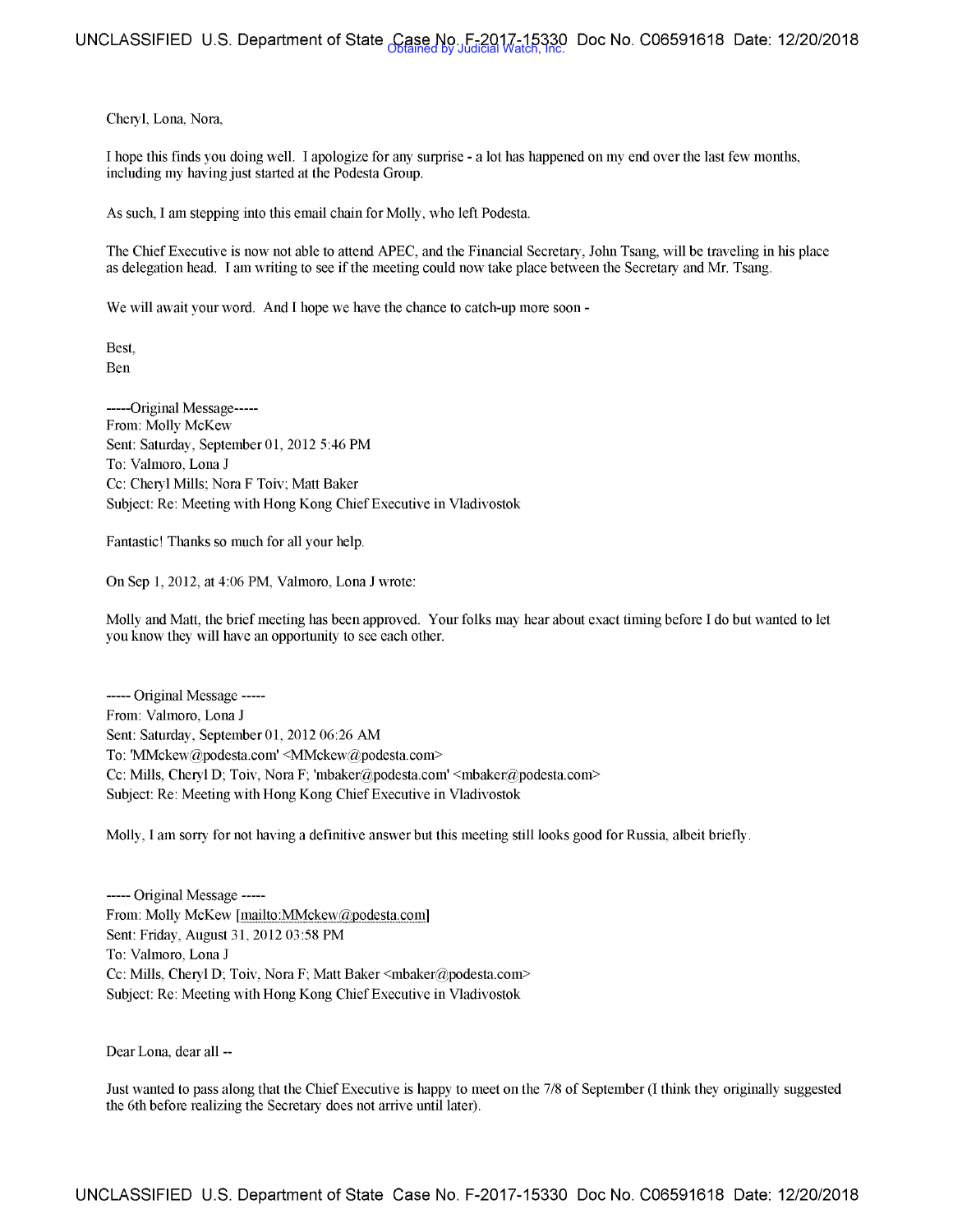UNCLASSIFIED U.S. Department of State Case No. F-2017-15330 Doc No. C06591618 Date: 12/20/2018 <br>Obtained by Judicial Watch, Inc.

Thanks again for your help with this. (I am cc-ing my colleague Matt as I will be out of the office after today)

Best

Molly

On Aug 28, 2012, at 1:11 PM, Valmoro, Lona J wrote:

Molly, we are still ironing out her schedule for APEC -- our team has your request and I hope to have an answer in the next 24 hours. Feel free to check back in with me as well.

Best, Lona

-----Original Message----- From: Mills, Cheryl D Sent: Monday, August 27, 2012 12:51 PM To: 'Molly McKew' Cc: Valmoro, Lona J; Toiv, Nora F Subject: RE: Meeting with Hong Kong Chief Executive in Vladivostok

Dear Ms. McKew

Thank you so much for your email. I know we are still putting together her schedule and if you have Lona in the loop, you are in good hands for receiving timely information as to whether we are in a position to engage in such a meetings.

Best.

cdm

-----Original Message----- From: Molly McKew [mailto:MMckew@podesta.com] Sent: Monday, August 27, 2012 12: 17 PM To: Mills, Cheryl D Cc: Valmoro, Lona J; Toiv, Nora F Subject: Meeting with Hong Kong Chief Executive in Vladivostok

Dear Ms. Mills:

We wanted to follow-up with you quickly on the official request seeking a meeting between Chief Executive CY Leung, the new head of Hong Kong's government, with Secretary Clinton on the sidelines of the APEC meetings in Vladivostok (Sept 6-8). The new Chief Executive would very much value the opportunity to meet with the Secretary and continue the productive dialogue between the US and Hong Kong over the past few years.

Do you know if Secretary Clinton's schedule might be able to accommodate a brief meeting? We would very much appreciate your guidance.

Attached below for reference is the official request for the meeting sent by the Hong Kong Economic and Trade Office last week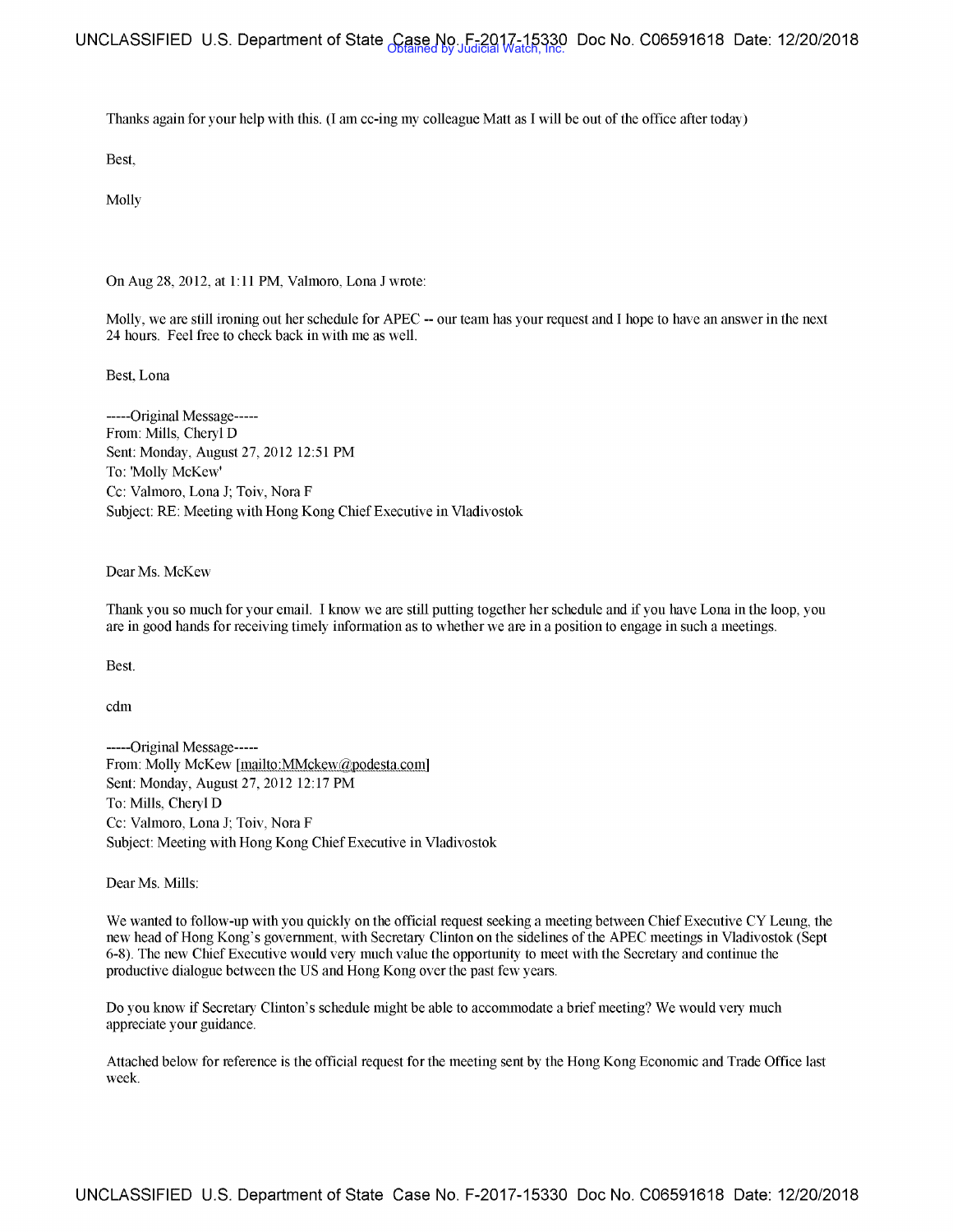Thank you so much for your help.

Sincerely,

Molly McKew

Begin forwarded message:

## Allen SL PANG/TID/HKSARG@TID

21/08/2012 00:12

To

dosapec@state.gov<mailto:dosapec@state.gov>

cc

Donald TONG/W ASHINGTON/HKETO/HKSARG@HKETO  $lanningmr@state.gov$  <mailto: lanningmr@state.gov> Subject

The 20th APEC Economic Leaders' Meeting: Request for Bilateral Meeting from Hong Kong, China

#### Dear US APEC Colleagues,

Mr CY Leung, Chief Executive of the Hong Kong Special Administrative Region. will attend the 20th APEC Economic Leaders' Meeting (AELM) in Vladivostok, Russia, on 8 September. He would like to invite Secretary Hillary Rodham Clinton to have a bilateral meeting of about 30 minutes at the margins of AELM to discuss issues of mutual concern.

The proposed bilateral meeting will provide a good opportunity for both sides to forge closer ties. We would like to propose the bilateral meetings to be held in the afternoon on 6 September (Thursday) 2012, or any time convenient to both sides. Please feel free to contact me by email or by phone  $((852)$  2398 5690) if you require further information.

This request is copied to Mr. Donald Tong, Hong Kong Conunissioner for Economic and Trade Affairs, USA who is responsible for fostering trade and economic relations with the US, and Mr. Mark Lanning of the US Consulate General, Hong Kong for their information and necessary follow up please.

I look forward to hearing from you.

Regards,

Allen PANG APEC Liaison Office Hong Kong, China